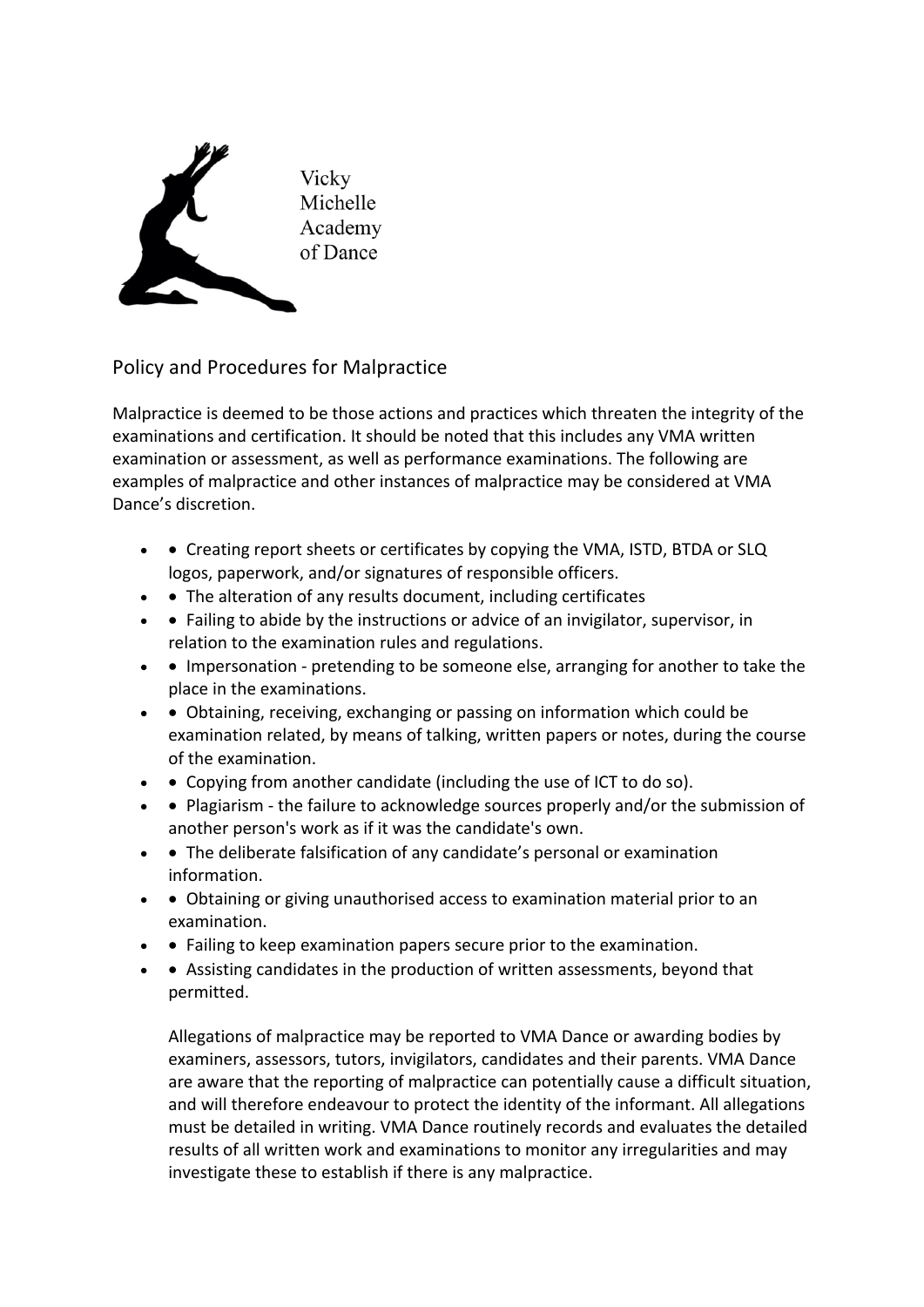Maladministration is any activity, neglect, default or other practice that results in the centre or candidate not complying with the specified requirements for delivery of the qualifications and includes failing to follow VAM or awarding bodie's instructions on storage of materials and in verifying the learners work, such that the validity of the work can be questioned.

The following is therefore the VMA Dance's procedure for malpractice and maladministration.

- 1. VMA Dance will undertake an initial evaluation including risk assessment, to establish the scope of the matter. If the malpractice has caused or is likely to cause an adverse effect which may affect the integrity of the qualifications, VMA will inform the Regulatory Authorities and commence a full investigation and provide the name and address of the Centre/teacher, the allegations, and qualifications concerned to the Regulatory Authorities.
- 2. Where other awarding bodies are involved, VMA will immediately inform those awarding bodies of the incident. The Regulatory Authorities may manage a coordinated approach. In these specific circumstances, VMA undertakes that it will act under their instruction and work in accordance with the Regulatory Authorities' immediate requests and timescales for investigation and conclusion, which may be beyond those given below.
- 3. Where the allegation of malpractice concerns evidence of fraudulent certificates or report sheets which have been received and inspected by VMA or awarding bodies, and which may therefore be the subject of a criminal investigation, VMA reserves the right to refer the matter directly to an appropriate external body, without contact with the teacher first, normally to a Trading Standards Office, to investigate the matter, advise and take appropriate action.
- 4. On receiving an allegation or finding evidence of malpractice, the Head of Customer Services and Quality will either delegate responsibility for deciding on a straightforward case, or will require it to be referred immediately to the Awarding Body disciplinary panel.

Depending on the severity of the alleged malpractice and the parties involved, VMA Dance reserves the right to carry out the investigation directly in order to ensure the accuracy of the evidence as far as possible.

The report should include a detailed account of the relevant circumstances and details of any investigations carried out; written statements from all parties concerned; any relevant materials and any mitigating factors. It is required within 10 working days of the request from VMA

## ISTD Enquiries and Appeals Policy

Candidates and staff involved in any potential malpractice must be given the opportunity to respond in writing to the allegations, which may be included with the report, or may be supplied separately to the Awarding Body. They must have access to all the evidence against